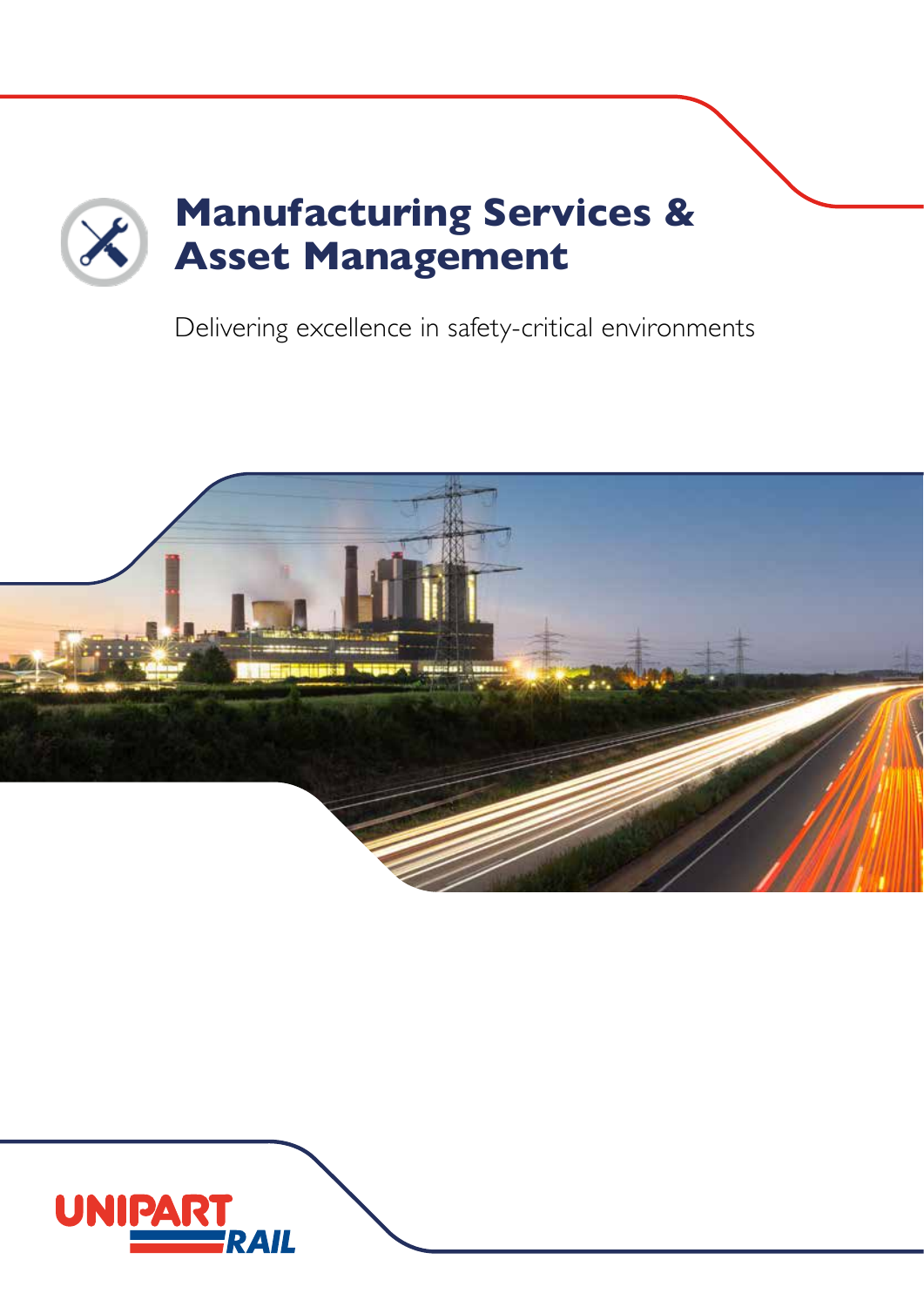

Unipart Rail designs, develops and manufactures an unrivalled range of equipment which is innovative, of high quality and performance, used within highly regulated, safety-critical industries - not just the rail industry. Our solutions are also delivered into the utilities and highways industries.

Underpinned by the Unipart Way, we deliver mechanical, electrical and optical solutions for our partners across the globe.

Our manufacturing services include:



**Specialist component and systems manufacture**

- from single items and large system components to entire complex system design, manufacture, test and delivery. If you require a solution designed from a concept or an existing system improving then speak to us.



**Legacy manufacturing** - sometimes suppliers go out of business or parts stop being economically viable to produce. If you're struggling to source a product or want to transfer a current manufactured part - talk to us. Not only do we manufacture discontinued parts… we improve them.



**Offsite factory** - major projects can be costly with time spent on site being charged at a premium and involving extensive safety precautions. The Unipart 'offsite factory' concept has been proven to deliver benefits and savings to our partners by completing as much of the manufacture and testing as possible within our manufacturing service centres, prior to the installation of the equipment on site, reducing the time and number of personnel needed.

### **Control panels, Distribution boards & Motor Control Centres**

Unipart manufactures both standard and bespoke control panels, distribution boards and Motor Control Centres, to meet the requirements of our customers.

We specialise in working closely with our clients to fully understand their needs and support them from early concept stages through to successfully delivering and commissioning systems across many industries.

All products are built to suit the task at hand, including requirements for:

- Ingress protection up to IP65
- Wall mounted or floor standing equipment
- Cable entry and cable management designed for accessibility
- Full range of instruments and metering to customer requirements
- Fuse switch disconnectors, MCCBs and ACBs as required
- Integrated Renewable Energy & Storage solutions
- Intergrated Emergency Power systems UPS and generators
- Automatic change over systems



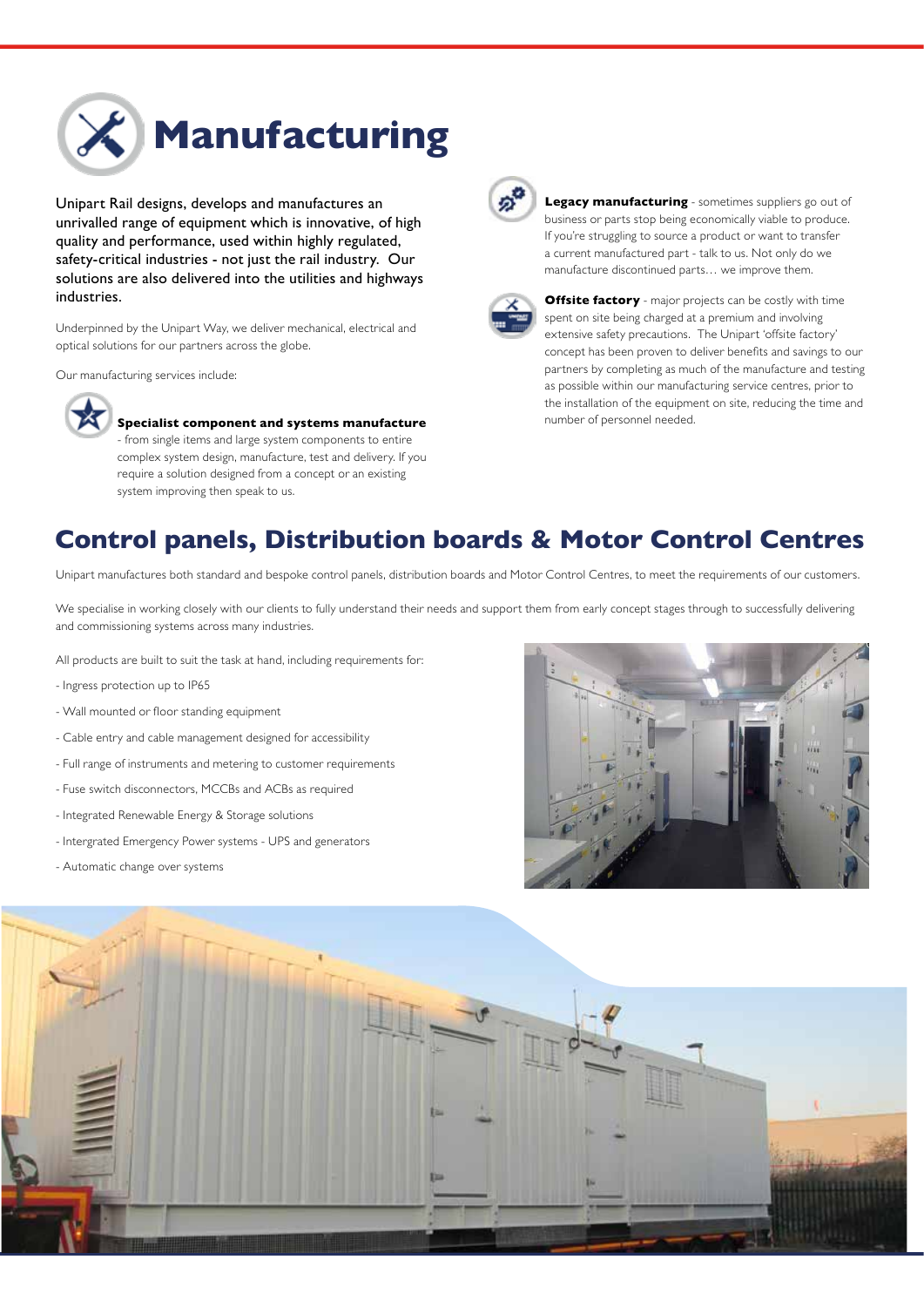# **Asset Management**

Expert provision of ongoing support to better manage assets through their full lifecycle. Including:



**Condition based maintenance (CBM)** - using our experience with partners from Formula 1 racing, we are able to place sensors into environments where having advanced knowledge of a potential failure is vital. The 'on asset' sensors provide real-time data from critical areas of the asset to our cloud-based servers, where this is processed into actionable information and accessed via our secure web portal - Paradigm Insight.

This information can be used to drive predictive maintenance programmes for our partners. It can be further enhanced by incorporating our Condition Based Supply Chain (CBSC) service, where the advanced warning of component failure drives the delivery of replacement parts to our customers, just in time for the planned maintenance activities.

**Repair and overhaul** - our overhaul facilities breathe new life into our customer's equipment. We have the experience in refurbishing electrical, electronic, mechanical and hydraulic equipment, always ensuring compliance with current legislation and standards, providing a warranty against further failure.



#### **Obsolescence management** -

we collaborate with customers and suppliers to manage obsolescence as part of whole-life monitoring or bespoke assessment.

A proactive approach that:

- **•** Identifies risk products and mitigates current and future risks of failure in service
- **•** Reduces through-life support costs by optimising reliability and availability
- **•** Avoids expensive reactive obsolescence resolutions through early customer collaboration to identify risks and solutions
- **•** Where replacement parts are required, we can reverse engineer products as well as develop and supply new and improved products, in fact we've resolved issues for over 500 obsolete parts.



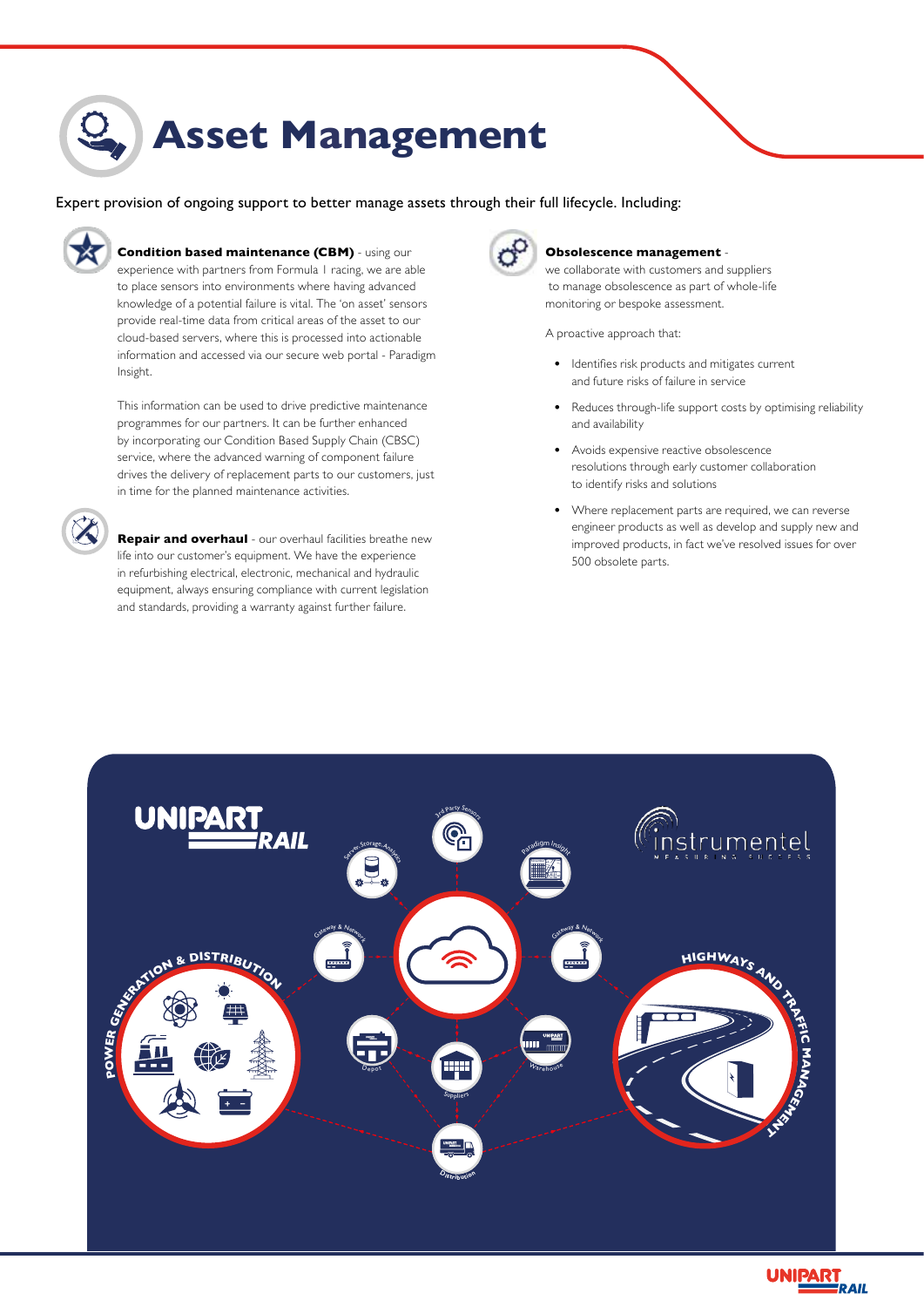

#### **A collaborative solution to provide savings to our customers**

Having personnel working alongside a railway track or a highway creates a significant number of risks and can be a costly aspect of a project.

Unipart has worked with partners, within the rail industry, to develop a solution to one aspect of on-site working that has been proven to deliver time savings of up to 80% and is now adopted as the industry-standard solution.

The installation of cabling on-site can provide considerable challenges including:

- Wiring diagrams to be studied and interpreted
- Large amounts of equipment are required to be identified and installed
- Systems must be tested and re-worked if necessary requiring personnel with specialist skills to be available, which can cause projects to overrun and incur additional costs.



The Unipart Rail Plug & Play systems solution is an end-to-end solution for the fast, efficient and safe installation of multiple cables in any industry, reducing the time taken and removing the need for complex engineering and technical personnel to be on-site.

The solution includes the sourcing of the appropriate cable, pre-cut and terminated cables to defined lengths (up to 2km in length has been successfully provided), fully tested and certified by Unipart Rail in our manufacturing service centres. With keyed mating connectors fitted into the equipment enclosures, to prevent incorrect connections, it all just fits together on site, with no additional hard-wiring or testing required.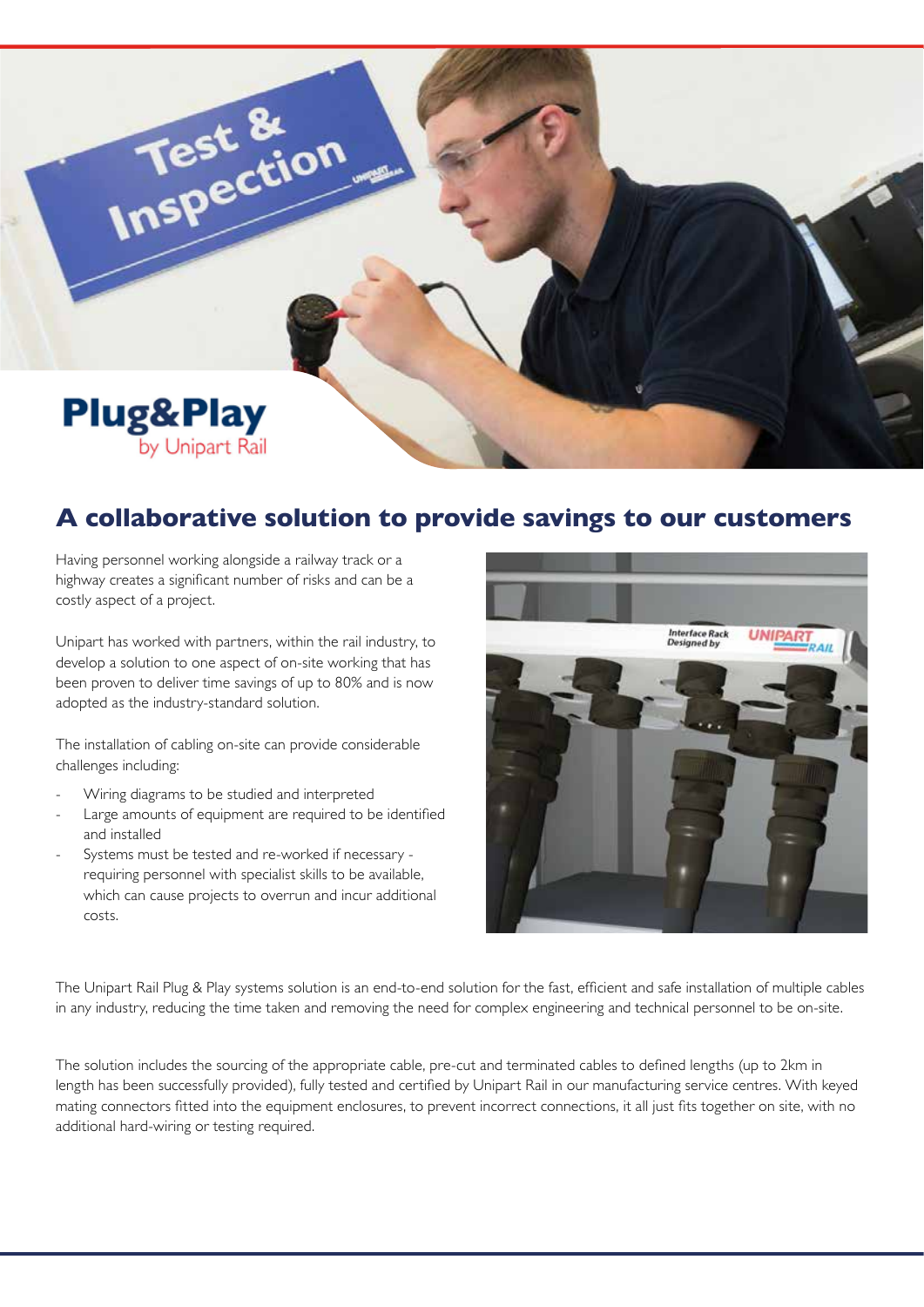# **The equipment**

#### **Pre-terminated cable lengths & tails**

Each cable length pre-cut to size with plugcouplers fitted and ready to install. Extension pieces and in-line connectors allow for longer lengths to be easily deployed.

New and existing kit can have coupled cable tails attached to enable fast installation and replacement.

#### **Bespoke Cable Reels**

The special Unipart Rail designed cable reels allow plugcoupled cables to be tested on-reel, and couplers are accessible for immediate deployment.

#### **Equipment Enclosures**

Unipart Rail has the expertise to build, wire, test and certify equipment enclosures incorporating PLC's, computers, CCTV, signalling control equipment, batteries, UPS with integrated Plug & Play solutions to enable rapid deployment on site.

#### **Break Out Boxes (BoBs**)

The Plug Coupler Breakout Box (BoB) is designed and manufactured by Unipart Rail to provide an on-site tool for testing Plug & Play cables, should the need arise for fault finding purposes.

Marshalling Boxes (one income to many outgoing) and Disconnection boxes (one incoming to one outgoing) are also available to make the site simpler and to enable fast change-out of materials.

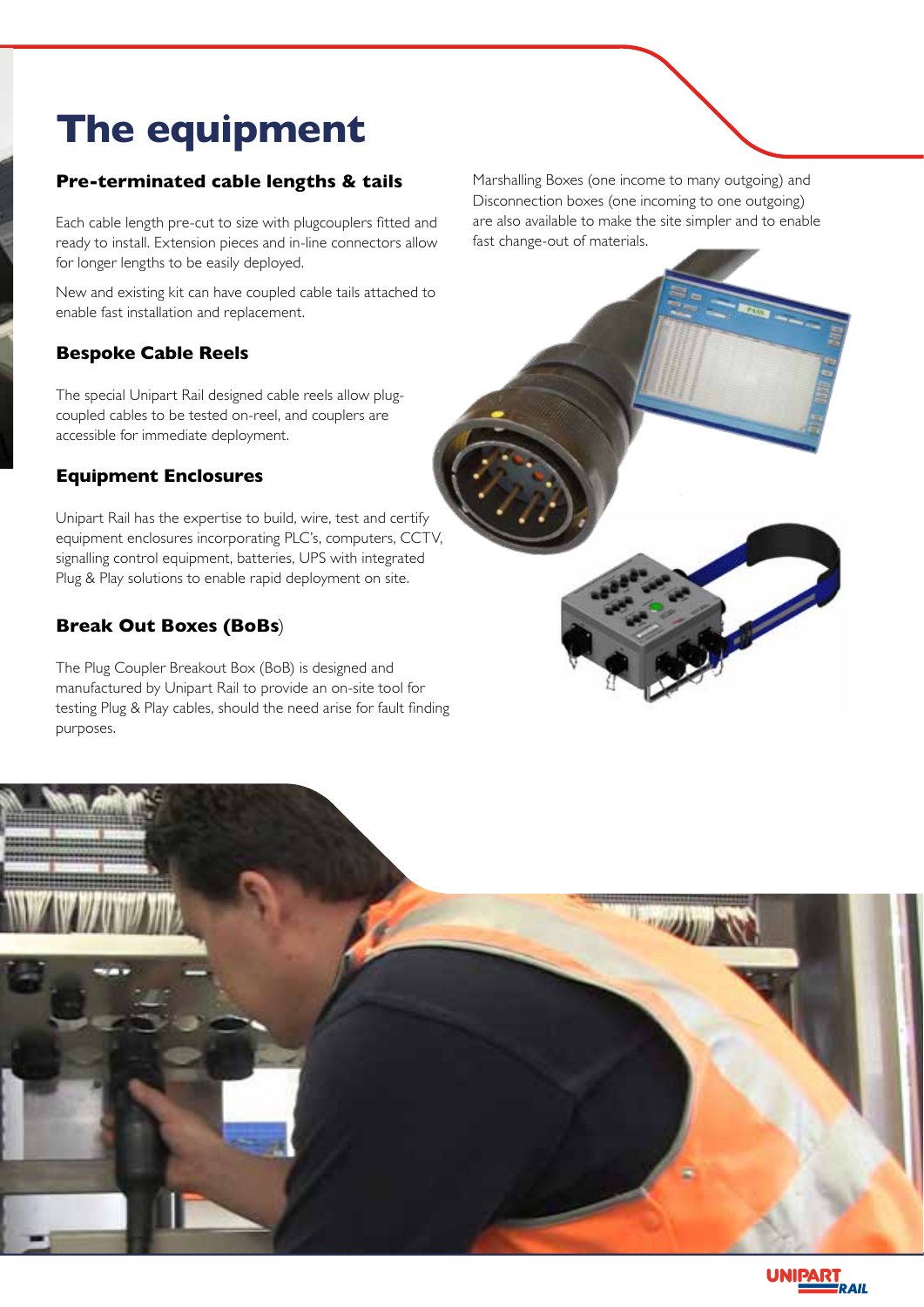

## **The Benefits**

#### **Easier Installation**

Removing hard-wiring and testing requirements means that the installation time is much reduced. This leads to:

- shorter possessions
- reduce manpower requirements
- less equipment on-site
- less down-time
- off-the-shelf component availability
- fewer control enclosures
- faster switch-out of vandalised or damaged materials

#### **Worker Safety & Skills**

Fewer staff on site, for less time and with less equipment means that the risk of injury is reduced. The reduced complexity of installations - including limited hard-wiring on site - means that less skilled labour is required on site. Pre-testing in the factory also reduces the skill levels required for project commissioning.

#### **Reduced Costs**

Everything about Plug & Play delivers lower costs. Overall Project costs are reduced through:

- Standardisation of component parts with replacements available off-the-shelf - reduced stockholding
- Reduced manpower costs
- Reduced risk of project over-run and fines
- Faster installation of new equipment and enclosures
- Faster switch-out of vandalised or damaged materials

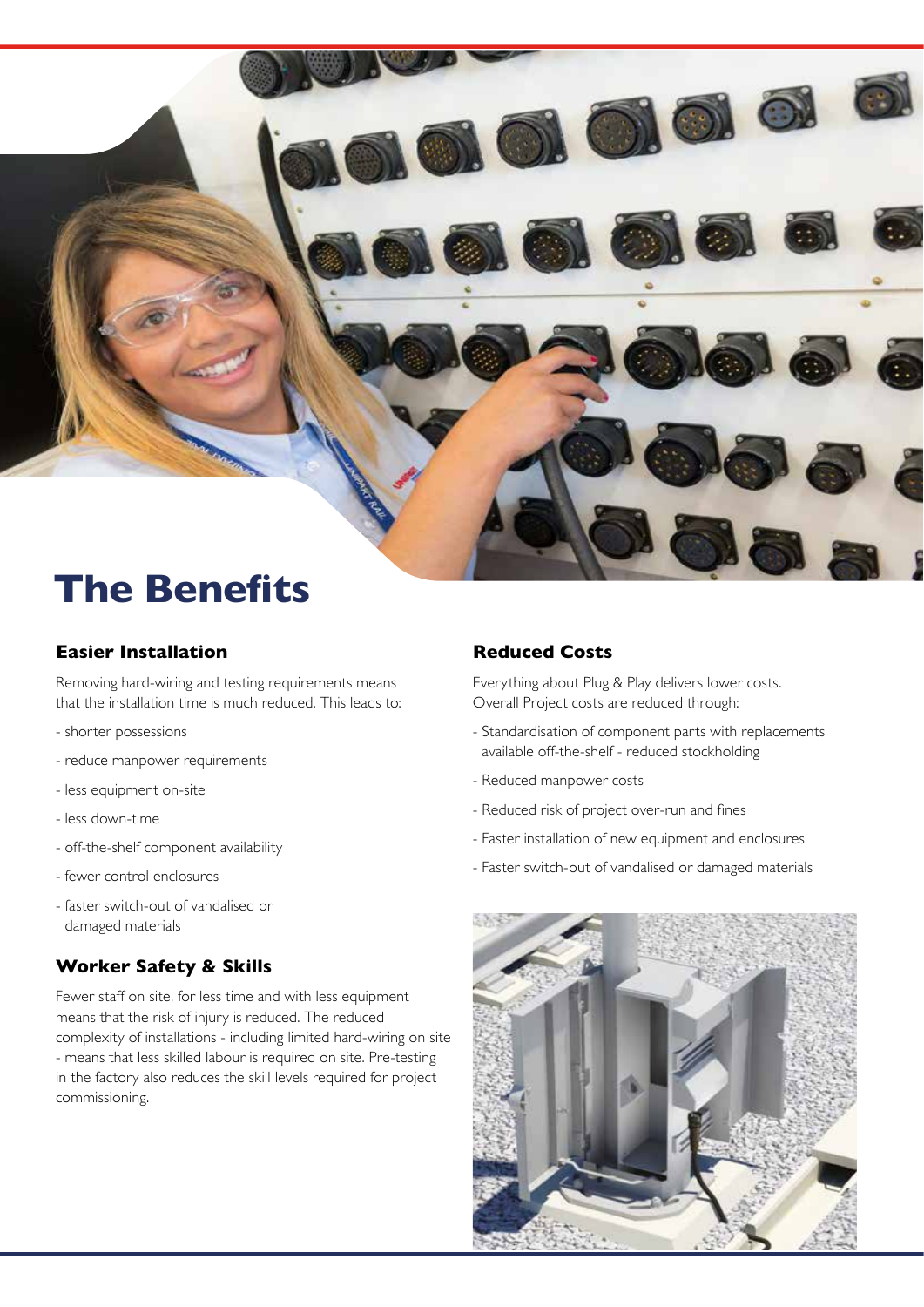### Integration with other materials

The cable is just part of your project. Because Unipart Rail manages the entire supply chain for thousands of products, your cable arrives with all your other equipment - when and where you need it.

Need it all at once? No problem.

Need it phased across the project? No problem.

Need plug couplers on your cable? No problem.

Need cut-to-length? No problem.

Need leads and interconnects? No problem.











**Called Contract Contract Contract Contract Contract Contract Contract Contract Contract Contract Contract Contract Contract Contract Contract Contract Contract Contract Contract Contract Contract Contract Contract Contrac**